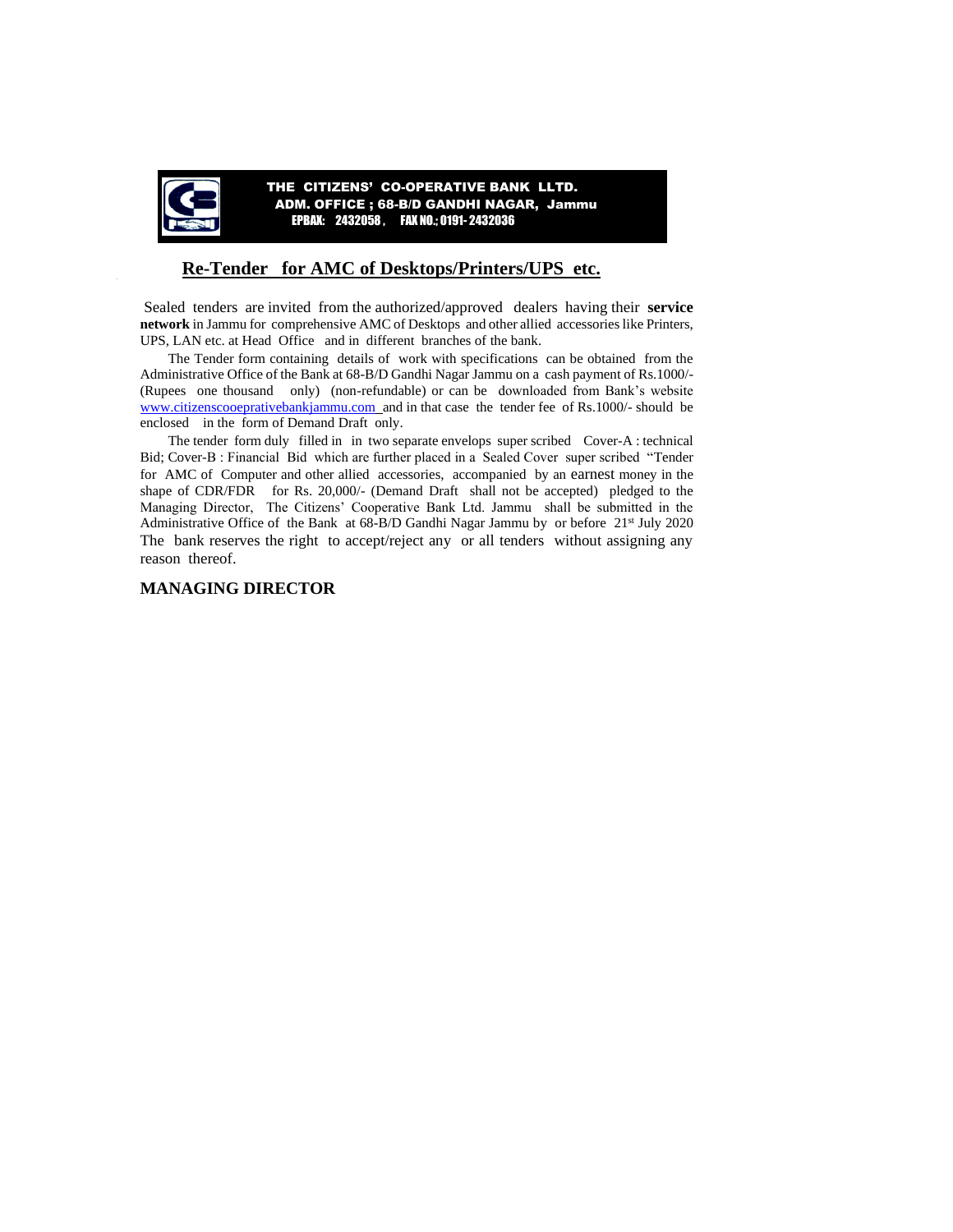# **ADM OFFICE, GANDHI NAGAR, JAMMU NOTICE INVITING TENDER**

#### **Subject: Comprehensive Annual Maintenance Contract (CAMC) of Computer/Printers/UPS,LAN etc.**

Sealed Tenders are invited for the Comprehensive Annual Maintenance Contract for computers/printers/UPS and networking hard ware's and accessories including four TBA Servers (Sun Solaris) installed in the Adm Office & other branches of The Citizens Cooperative Bank Ltd., Jammu . The general scope of work includes.

a) The contract would be comprehensive i.e including replacement of parts of Original Equipments Manufacturer (OEM) except replacement of exhausted battery of UPS and cartridges for printers.

b) Upkeep and maintenance of the hardware installed.

c) To provide and maintain the required drivers and additional peripherals and hardware for maintaining the equipments.

d) Repair to be carried out at the location of the equipment.

e) Standby arrangement to be made in case the equipment is to be taken to workshop for repairs.

- f) Support for users and troubleshooting of commercial software packages and removal of virus and reinstallation of software, if corrupted.
- g) Coordination with OEMs for troubleshooting of the computer and other peripherals under warranty.
- h) Any other maintenance work to be undertaken related to the computer/peripherals.
- (i) Four Sun Solaris based servers which has TBA data for four different branches. Bank requires services for mentioned Sun Solaris servers for old data extraction like MIS and existing different reports.
- (j) Cleaning and maintenance of each machine must be done once in a month.

2. Interested firms are hereby requested to furnish their proposals/rates through two bid systems i.e Technical Bid (Annexure-A) and Financial Bid (Annexure-B)

3. The list of computers, printers, UPSs, networking, hardware etc. is attached as Annexure-C. However, new equipments purchased from time to time, after the expiry of warranty/guarantee period, will also have to be serviced/ maintained at the same terms and conditions, and the AMC has also to be done at the same terms and conditions for these new equipments. The Bank reserves the rights to add/remove any item from AMC during the contract period.

4. The Technical and financial terms and conditions of AMC shall be as follows:

(i) The Firm/ company must be a registered with Sales Tax and Registrar of Companies.

(ii) The company should be in existence for over 5 years in the trade as on 31.3.2019 with average turnover of more than Rs.1.00 crore per annum during the last 3 years. Supporting document (certified copy of Balance sheet, etc) be enclosed. The Firm should have atleast two AMC/Maintenance orders of more than Rs.25.00 lakhs during the last three years.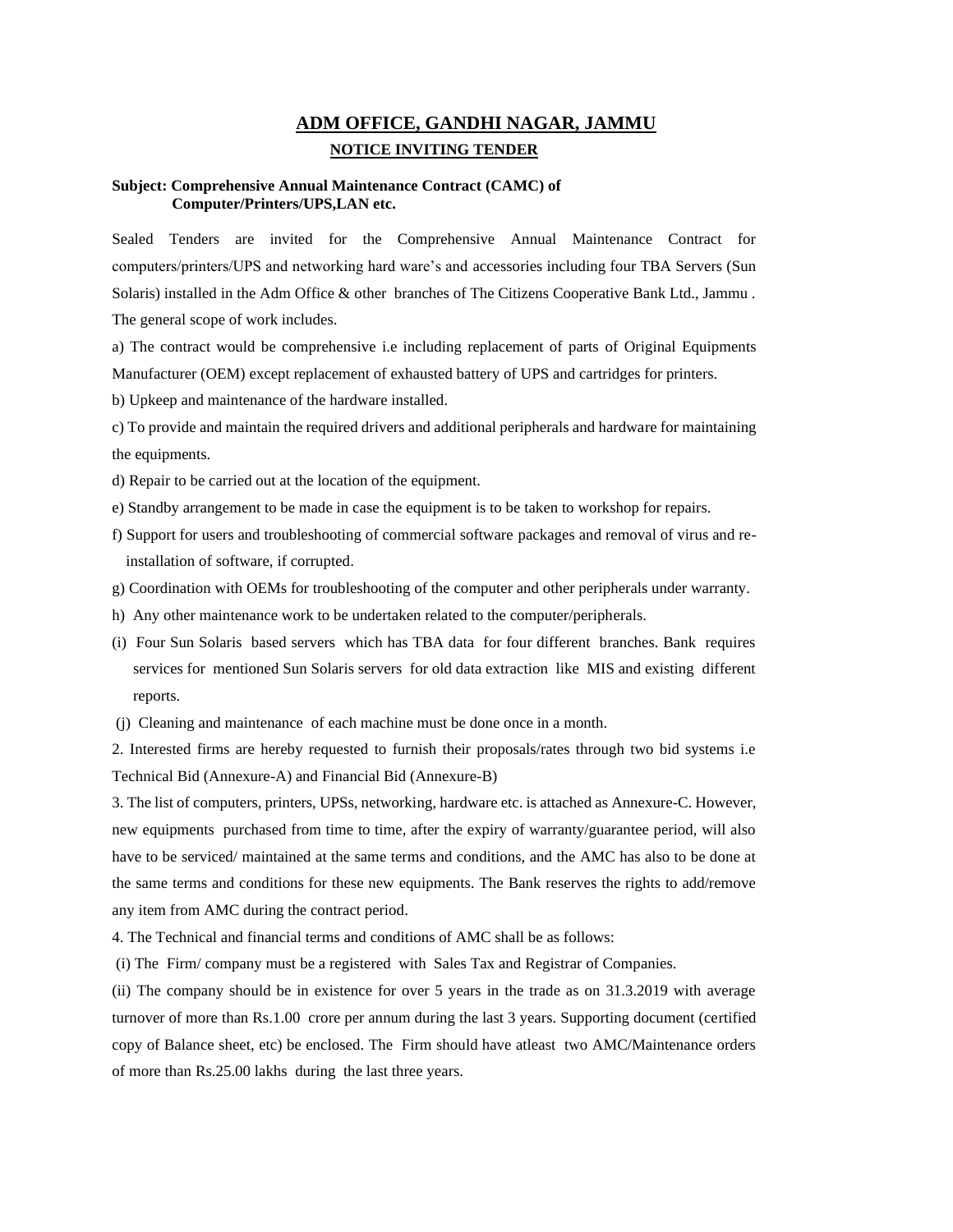(iii) The company should have a previous experience in maintenance of such equipments with Banks/Government Department/Public Sector Undertaking in J&K of maintaining not less than 150 computers per year in each Department/PSU. Necessary papers must accompany the technical bid. The company should furnish its performance certificate of previous maintenance work in a Banks/Govt. office in J&K for the last three years.

(iv) The company must have expertise in on-site maintenance and repair of computers, laser jet printers, Dot Matrix printer, network components, peripherals and other hardware parts and accessories. Company should have at least one Authorized service center in Jammu from any MNC/Reputed brand like IBM/Lenovo/HP/acer/Dell/Compaq. The bidder firm should be ISO 9000 Certified.

(v) The company also must have expertise and experience in LAN troubleshooting. The bidder should have executed satisfactorily Annual Maintenance of 150 or more computers connected in LAN under Window environment for two years. A performance Certificate to this effect from at least one Govt.Deptt/Public Sector/Banks Undertaking shall be furnished.

(vi) The company applying for this tender shall have to furnish an affidavit on non Judicial Stamp paper of Rs. 200/-duly attested by a Public Notary indicating that he / she has not been debarred/ blacklisted by any Bank, Municipal Body of J&K or by any Department /Board/ Corporation of Govt. of J&K and all the documents submitted by him/her are genuine.

vi) The replacement of any part of the computer/peripherals, when ever required, must be carried out by the vendor with genuine part of same specification and warranty.

vii) The company shall maintain the equipment as per manufacturer's guidelines and shall use standard OEM components for replacement. Until and unless written order of the Managing Director, The Citizens Cooperative Bank Ltd., Jammu is conveyed, the original specification/characteristics/features shall not be changed.

viii) The company should produce the self attested photocopies of documents related to allocation of Registration Number, PAN Number, Service Tax number, etc. The other terms and conditions for awarding the AMC shall be as under:

(i) The Company should be having experience in installation/implementation/Data migration of any Core Banking Solution/TBA in previous years. Company should also have Online Management System so that calls can be directly reported on the Company's Call Management System.

(ii) The initial period of contract will be for one year from the date of award of contract. The rates quoted will remain in force for the full period of contract. No demand for revision of rate on any account shall be entertained during the contract period. The AMC can be extended, if so desired by the bank, based on the performance of the service provider.

(iii) The company will prepare log books for each of the machines to be taken under the AMC and Preventive maintenance with virus scanning and virus removal and special cleaning of the Monitor, printer, keyboard, mouse etc. from outside with liquid cleaner and inside will be carried out on quarterly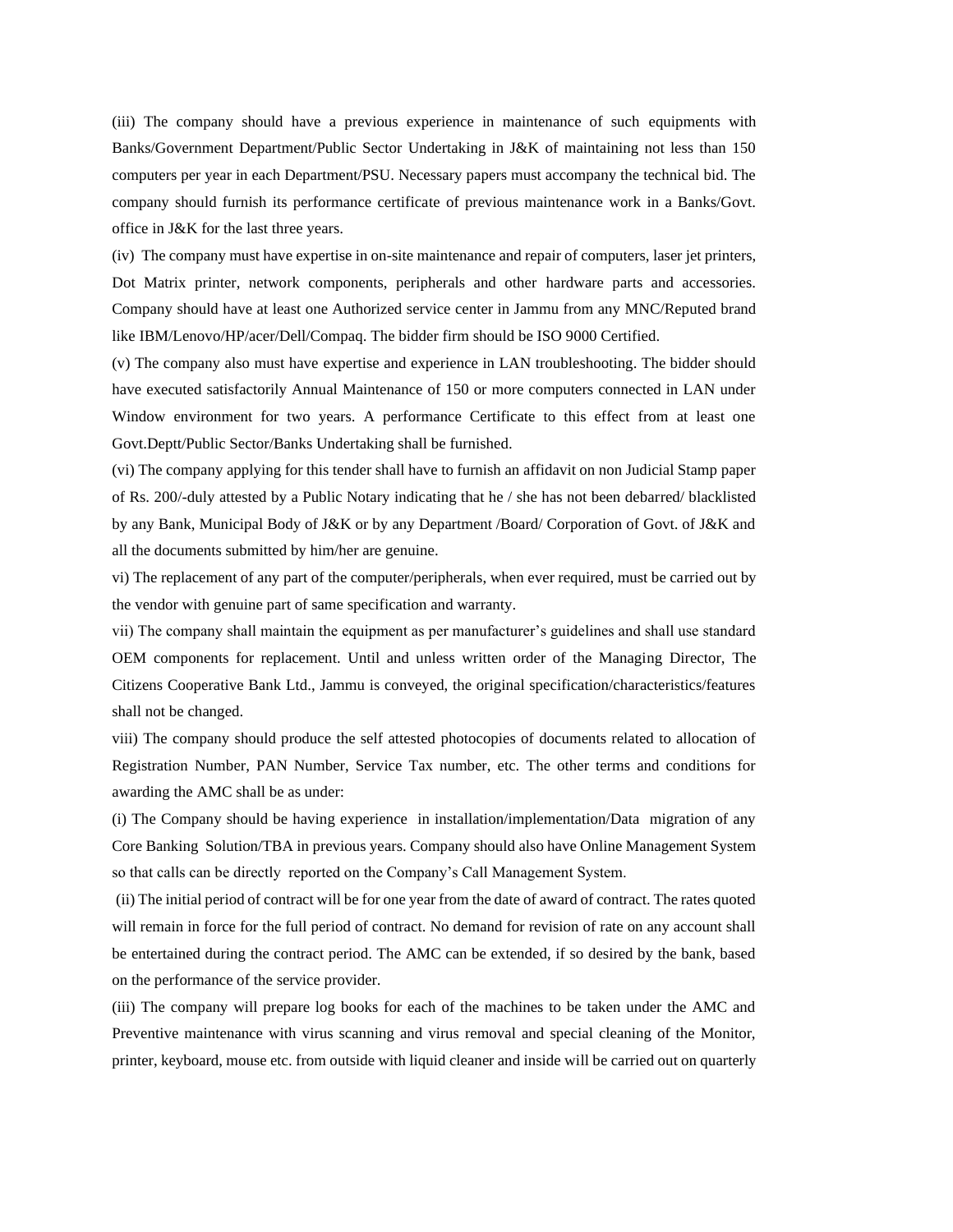basis. A quarterly Preventive Maintenance Report from the user/branch would be submitted to CHIEF MANAGER (ADM) failing which an amount of Rs. 1000 as a penalty would be imposed.

(iv) The service engineers would take up any reported fault within same working day. As far as possible, the repairs would be carried out onsite. However, in case the equipment is taken to the workshop, the firm would provide a standby for the same.In case of server the complaint have to be attended within two hours on the same day of call reporting.

(v) If the firm fails to carry out repairs with 24 hours, to the satisfaction of the user, a penalty of Rs. 1000/- (Rupees one thousand only) per day or part thereof will be charged for delay beyond the one day till such time the PC/accessories are repaired. A call sheet duly signed by user should be submitted to the computer section (I/C) after successfully attending the call.

(vi) The successful bidder shall provide necessary support for maintaining virus free computer environment in the Bank and help in upgrading the Software's/Virus Detection mechanism. Antivirus will be provided by the Bank.

(vii) Immediately on award of the contract, the contractor would give a report taking over all equipment (giving their configuration in working condition also). It shall be the responsibility of the company to make all the equipment work satisfactorily throughout the contract period and also to hand over the systems to the Bank in working conditions on the expiry of the contract. In case any damage on the systems of the Bank is found, compensation which would be determined by the Competent Authority will have to be paid by the firm.

(viii) An Earnest Money Deposit (EMD) of Rs. 20000/-(Rupees Twenty thousand only) through a Call Deposit Receipt on our Bank or any scheduled bank in Jammu drawn in favour of *Managing Director, The Citizens' Cooperative Bank Ltd., Jammu* must accompany the Tender letter. Tender received without EMD will not be considered. Earnest money received from other unsuccessful tenders will be returned without interest on demand. Earnest money shall be treated as the security deposit which will be refundable after successful completion of the contract.

(ix) It may also be noted that in case of contractor backing out in mid terms without any explicit consent of Bank , the company will be liable to recovery at higher rate vis-à-vis,those contracted with it, which may have to be incurred by Bank on maintenance of machines for the balance period of contract through alternative means.

(x) The above act of backing out would automatically debar the firm from any further dealing with Bank and EMD would also be forfeited.

(xi) No advance payment in any case would be made. However, quarterly payment on pro-rata basis on satisfactorily rendering of service would be made.

6. The interested firm may submit sealed envelopes for "Technical Bid" in Cover- A and "Financial Bid" in Cover- B which are further placed in a sealed cover super scribed "Tender for AMC of computer, printer, ups and networking hardware and related accessories" addressed to Managing Director, The Citizens Cooperative Bank Ltd., Jammu latest by 5 PM on 21<sup>st</sup> July 2020.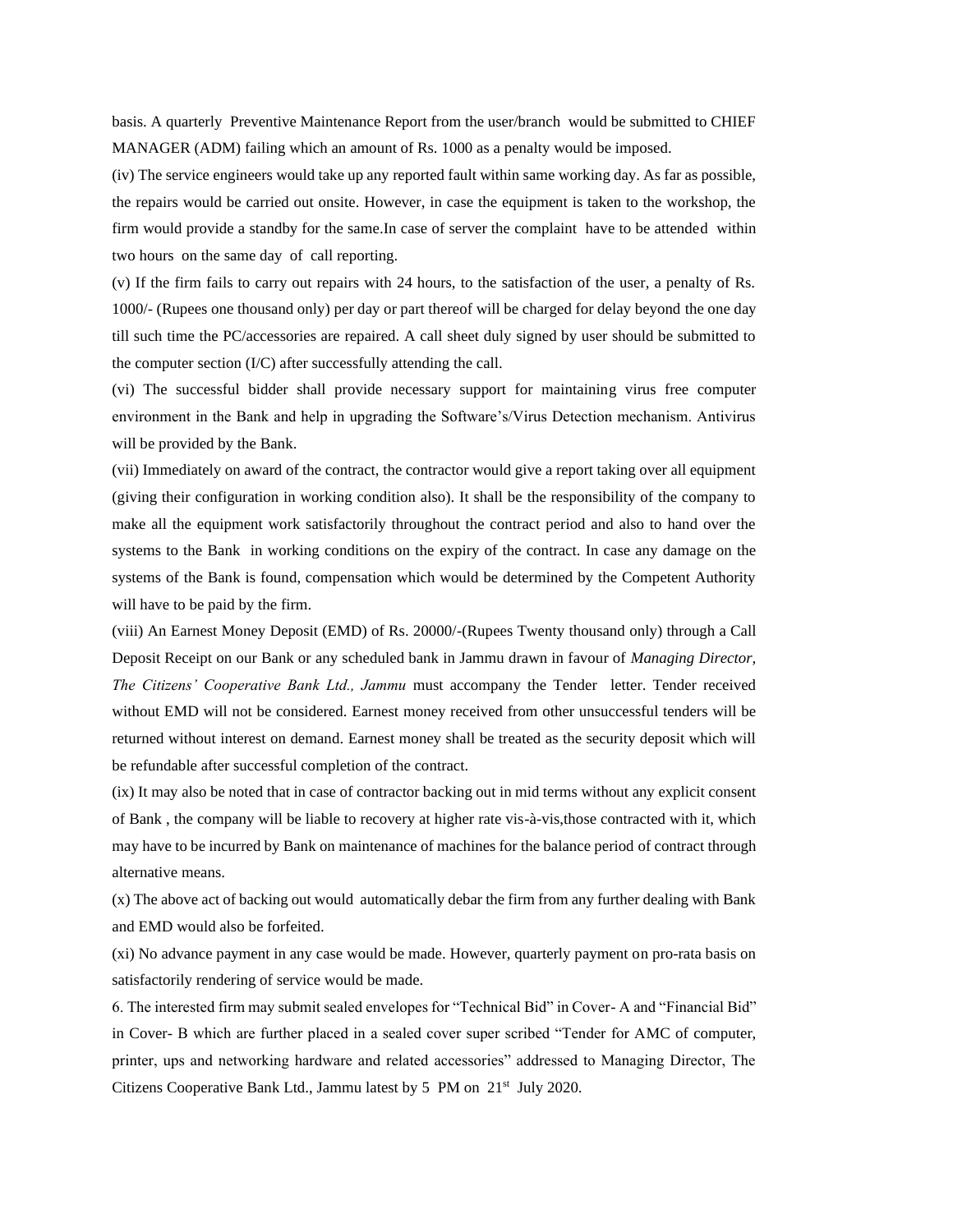7. Late submission of tenders will not be accepted. Tenders by"Telex/Telegram/Fax/E-mail" will not be accepted. Tenders may be submitted by Registered Post/ Speed Post. However, any delay on this account shall not be accepted as reason for exception.

8. Tender received after due date, those received without separate sealed cover and rates not quoted in specified Performa will not be accepted. Bank reserves the right to reduce or increase the number of items offered for maintenance contract during the currency of the AMC.

9. The rates quoted should be NET (inclusive of taxes), FOR Bank and no discount or free services/offers quoted will be considered. The rate should be quoted per piece of each item of hardware and LAN separately. This is to facilitate addition or removal of equipments from the list covered under the contract. For comparing quotation of different parties the total of annual value will be considered for a fixed number of equipment and LAN taken together.

10. The bidder should quote the rates/offers in neat and clean manner both in words and in figures, free from cutting. The offers found with cutting or erasing shall be rejected out rightly.

The tender is not transferable.

11. Bank reserves the right to accept or reject any or all tenders without assigning any reasons.

12. It will not be open for the contractor to refuse maintenance of any equipment which on the date of entering in contract is in working condition.

13. The contractor shall be responsible for any loss or damage caused to any of the machines owing to negligence on his part. The contract will be on comprehensive basis inclusive repairs and replacement of spare parts without extra payment.

14. The successful bidder shall have to enter into a contract with the Bank within 7 days from the date of issuance of order.

15. In case of any dispute, the Managing Director, The Citizens Cooperative Bank Ltd., Jammu shall be the sole arbiter.

 **Sd/ MANAGING DIRECTOR THE CITIZENS' COOPERATIVE BANK LTD., JAMMU .**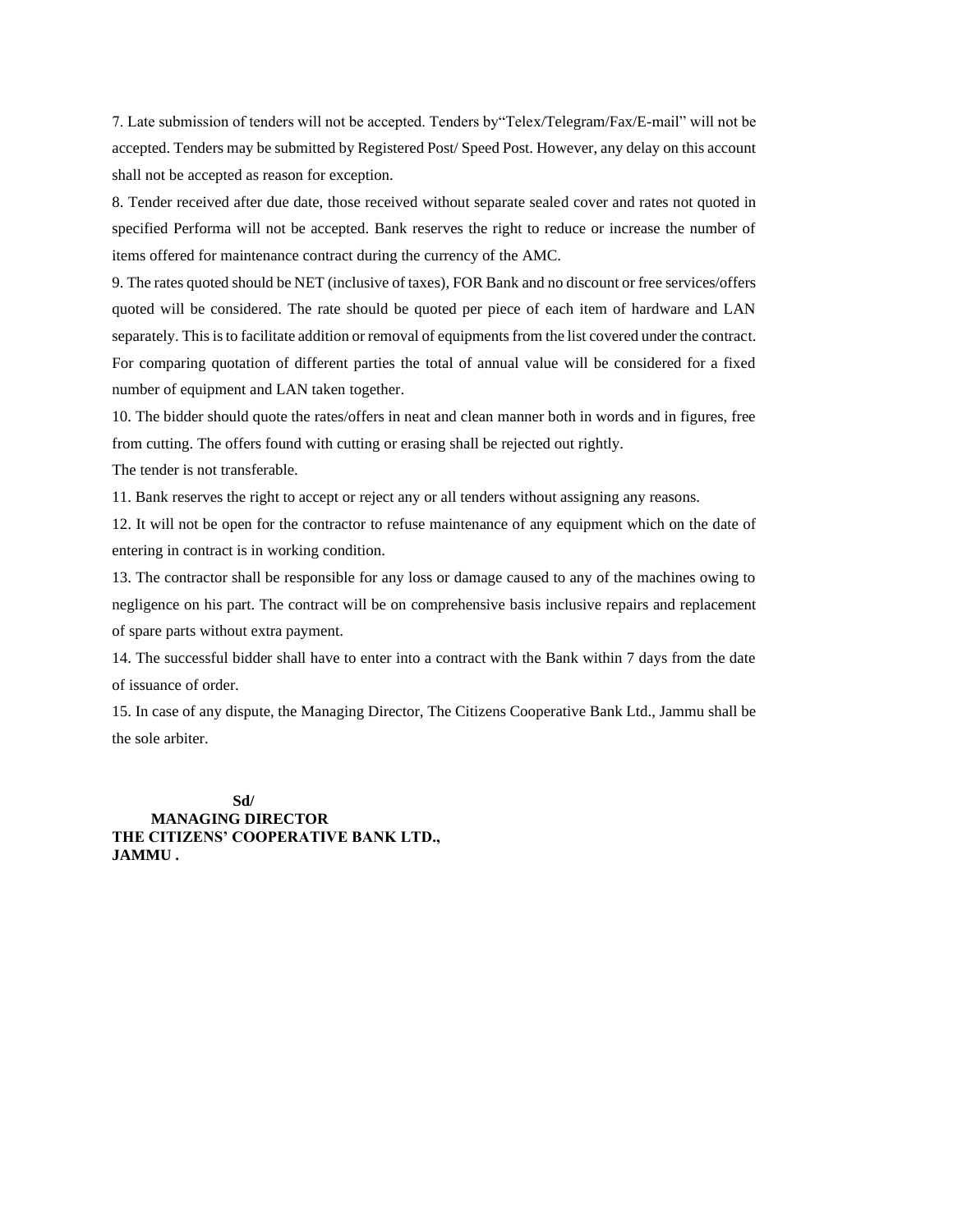## **TECHNICAL BID**

### **ANNEXURE-A**

| 1                       | Name of Company                                |         |  |
|-------------------------|------------------------------------------------|---------|--|
| $\overline{2}$          | <b>Address of Company</b>                      |         |  |
| 3                       | Registration No.                               |         |  |
| $\overline{\mathbf{4}}$ | Name of the authorized signatory               |         |  |
| 5                       | Specimen Signature of the Authorized           |         |  |
|                         | signatory.                                     |         |  |
| 6                       | Telephone Number of the authorized             |         |  |
|                         | signatory and other Telephone Number of the    |         |  |
|                         | Company.                                       |         |  |
| $\overline{7}$          | Whether the Company had enclosed EMD. If "Yes: |         |  |
|                         | then CDR no.                                   |         |  |
| 8                       | Details of the Government                      | Year    |  |
|                         | Ministries/Department/Organization/PSUs        |         |  |
|                         | etc. in which the firm is engaged in computer  |         |  |
|                         | AMC activities from the F.Y 2016-17, 2017-     | 2016-17 |  |
|                         | 18, 2018-19. Copies of work orders in which    |         |  |
|                         | they have been given AMC of at least 150       |         |  |
|                         | computers in one single order in any           | 2017-18 |  |
|                         | Banks/Govt/Min./Deptt./Org. may be enclosed    |         |  |
|                         |                                                | 2018-19 |  |
|                         |                                                |         |  |
|                         |                                                |         |  |
| $\overline{9}$          | Details of the Government                      | 2016-17 |  |
|                         | Ministries/Department/Organization/PSUs        |         |  |
|                         | etc in which the firm is engaged in            |         |  |
|                         | maintenance of LAN from the F.Y 2016-17, 2017- | 2017-18 |  |
|                         | 18, 2018-19. Copies of work orders             |         |  |
|                         | in which they have been given AMC of at least  |         |  |
|                         | 150 computers in one single order in any       |         |  |
|                         | Banks/Govt/Min./Deptt./Org. may be enclosed    | 2018-19 |  |
|                         |                                                |         |  |
|                         |                                                |         |  |

| 10 | Whether proof/copies of work |  |
|----|------------------------------|--|
|    | order on items               |  |
|    | at S.No. $8 \& 9$ enclose    |  |
|    | (Yes/No)                     |  |
|    | List of copies of documents  |  |
|    | enclosed.                    |  |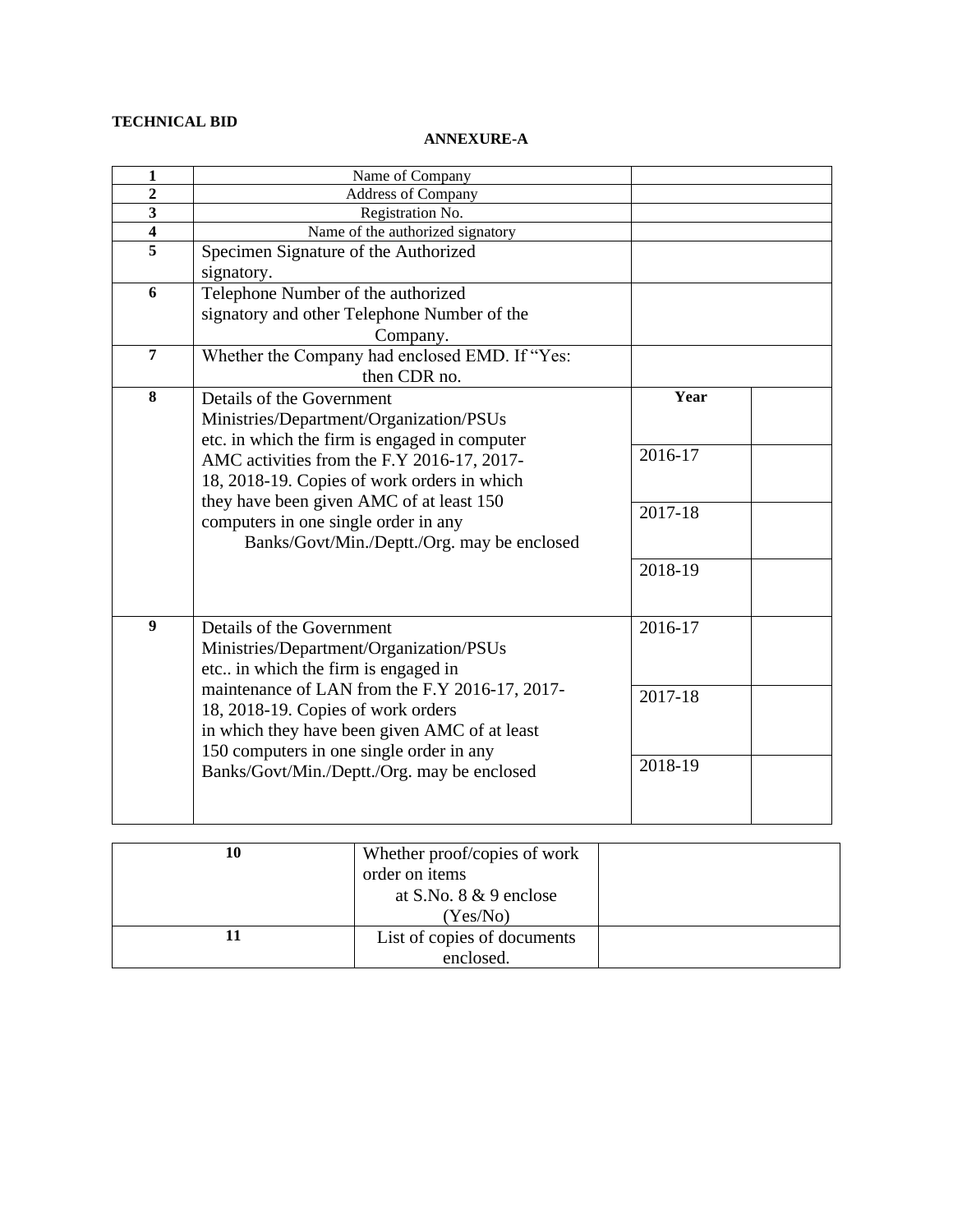## **FINANCIAL BID**

### **ANNEXURE-B**

| Name of Company                                                                            |
|--------------------------------------------------------------------------------------------|
| <b>Address of Company</b>                                                                  |
| Name of the authorized signatory                                                           |
| Specimen Signature of the Authorized signatory                                             |
| Telephone Number of the authorized signatory and other<br>Telephone Numbers of the Company |

| S.NO                    | *ITEMS             | <b>Number of Units</b> | <b>Charges per unit</b> | <b>Total price</b> |
|-------------------------|--------------------|------------------------|-------------------------|--------------------|
|                         |                    |                        |                         |                    |
| <b>COMPUTERS</b>        |                    |                        |                         |                    |
|                         |                    |                        |                         |                    |
|                         |                    |                        |                         |                    |
| $\mathbf{1}$            | <b>Desktop</b>     | 120                    |                         |                    |
|                         | <b>Server</b>      | 16                     |                         |                    |
|                         | <b>TBA Servers</b> | 04                     |                         |                    |
| <b>PRINTERS</b>         |                    |                        |                         |                    |
|                         |                    |                        |                         |                    |
|                         |                    |                        |                         |                    |
| $\boldsymbol{2}$        | <b>Printers</b>    | 45                     |                         |                    |
| $\overline{\mathbf{3}}$ | <b>Scanner</b>     | 16                     |                         |                    |
| <b>UPS</b>              |                    |                        |                         |                    |
| $\overline{\mathbf{4}}$ | <b>UPS</b>         |                        |                         |                    |
|                         | 1KVA/800VA         |                        |                         |                    |
|                         | Online UPS         | 12                     |                         |                    |
|                         | 5KVA               |                        |                         |                    |
|                         | Online UPS         | 04                     |                         |                    |
|                         | 3KVA               |                        |                         |                    |
| <b>LAN</b>              |                    |                        |                         |                    |
| 5                       | LAN & all          | 100 Nodes              |                         |                    |
|                         | related            |                        |                         |                    |
|                         | hardware           |                        |                         |                    |
|                         |                    |                        |                         |                    |

**\*** Before quoting rates for each of the item, please visit and inspect the machinery .